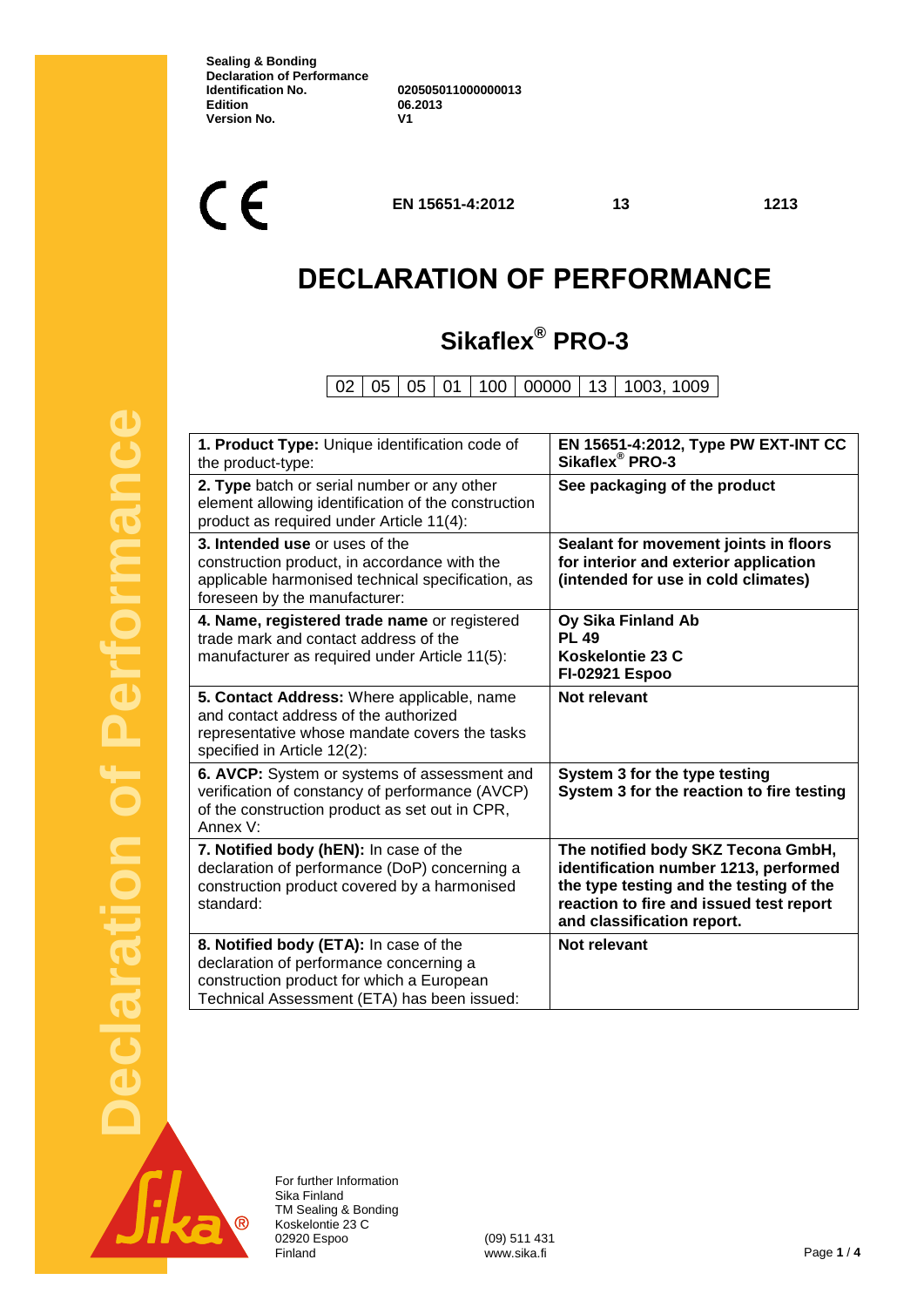**Sealing & Bonding Declaration of Performance Identification No. 020505011000000013 Edition 06.2013 Version No.** 

#### **9. Declaration of Performance**

Conditioning: Method B<br>Substrate: Mortar M1 Substrate: Mortar M1, Sika<sup>®</sup> Primer-3 N

| <b>Essential characteristics</b>                                                                | Performance                                       | <b>Test standard</b>                                                                  | <b>Harmonised technical</b><br>specification |
|-------------------------------------------------------------------------------------------------|---------------------------------------------------|---------------------------------------------------------------------------------------|----------------------------------------------|
| Reaction to fire                                                                                | Class E                                           | EN ISO 13238<br>Classification acc.<br>EN 13501-1:2010                                |                                              |
| Release of chemicals dangerous<br>to the environment and health                                 | <b>NPD</b>                                        | EN 15651-4:2012;<br>4.5                                                               |                                              |
| Water tightness and air tightness                                                               |                                                   |                                                                                       |                                              |
| • Tensile properties at maintained<br>extension                                                 | <b>NF</b>                                         | <b>EN ISO 8340</b>                                                                    |                                              |
| • Loss of volume                                                                                | ≤10%                                              | EN ISO 10563                                                                          |                                              |
| • Tear resistance                                                                               | NF                                                | EN 15651-4:2012;<br>4.3.2.6                                                           |                                              |
| • Adhesion/cohesion properties at<br>maintained extension after 28<br>days water immersion      | <b>NF</b><br>Change of<br>secant modulus<br>< 50% | EN 15651-4:2012;<br>4.4.1                                                             | EN 15651-4:2012                              |
| • Adhesion/cohesion properties at<br>maintained extension after 28<br>days salt water immersion | <b>NF</b><br>Change of<br>secant modulus<br>< 50% | EN 15651-4:2012;<br>4.4.1                                                             |                                              |
| • Tensile properties at maintained<br>extension at -30°C                                        | <b>NF</b>                                         | EN ISO 8340<br>modified                                                               |                                              |
| Durability                                                                                      | pass                                              | <b>EN ISO 8339</b><br><b>EN ISO 8340</b><br><b>EN ISO 9047</b><br><b>EN ISO 10590</b> |                                              |

 $\overline{\mathcal{R}}$ 

For further Information Sika Finland TM Sealing & Bonding Koskelontie 23 C 02920 Espoo (09) 511 431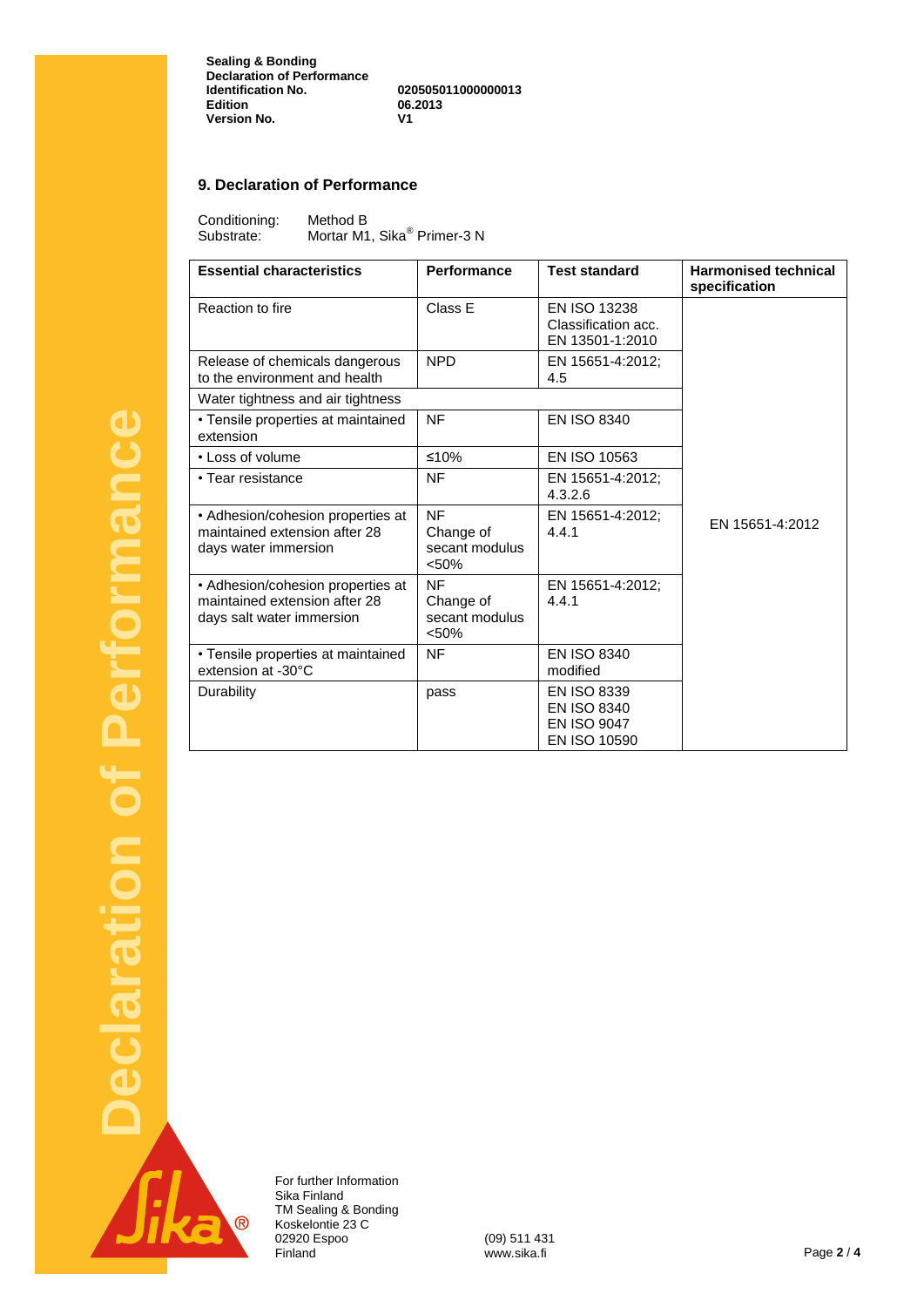**Sealing & Bonding Declaration of Performance Identification No. 020505011000000013 Version No.** 

**Edition 06.2013**

#### **10. Declaration**

The performance of the product identified in points 1 and 2 is in conformity with the declared performance in point 9.This declaration of performance (DoP) is issued under the sole responsibility of the manufacturer identified in point 4.

Signed for and on behalf of the manufacturer by:

**Name Name Function** Sika local company name

**Function** Sika local company name

#### **Ecology, Health and Safety Information (REACH)**

For information and advice on the safe handling, storage and disposal of chemical products, users shall refer to the most recent Safety Data Sheet (SDS) containing physical, ecological, toxicological and other safety related data.



For further Information Sika Finland TM Sealing & Bonding Koskelontie 23 C 02920 Espoo (09) 511 431<br>Finland www.sika.fi Finland www.sika.fi Page **3** / **4**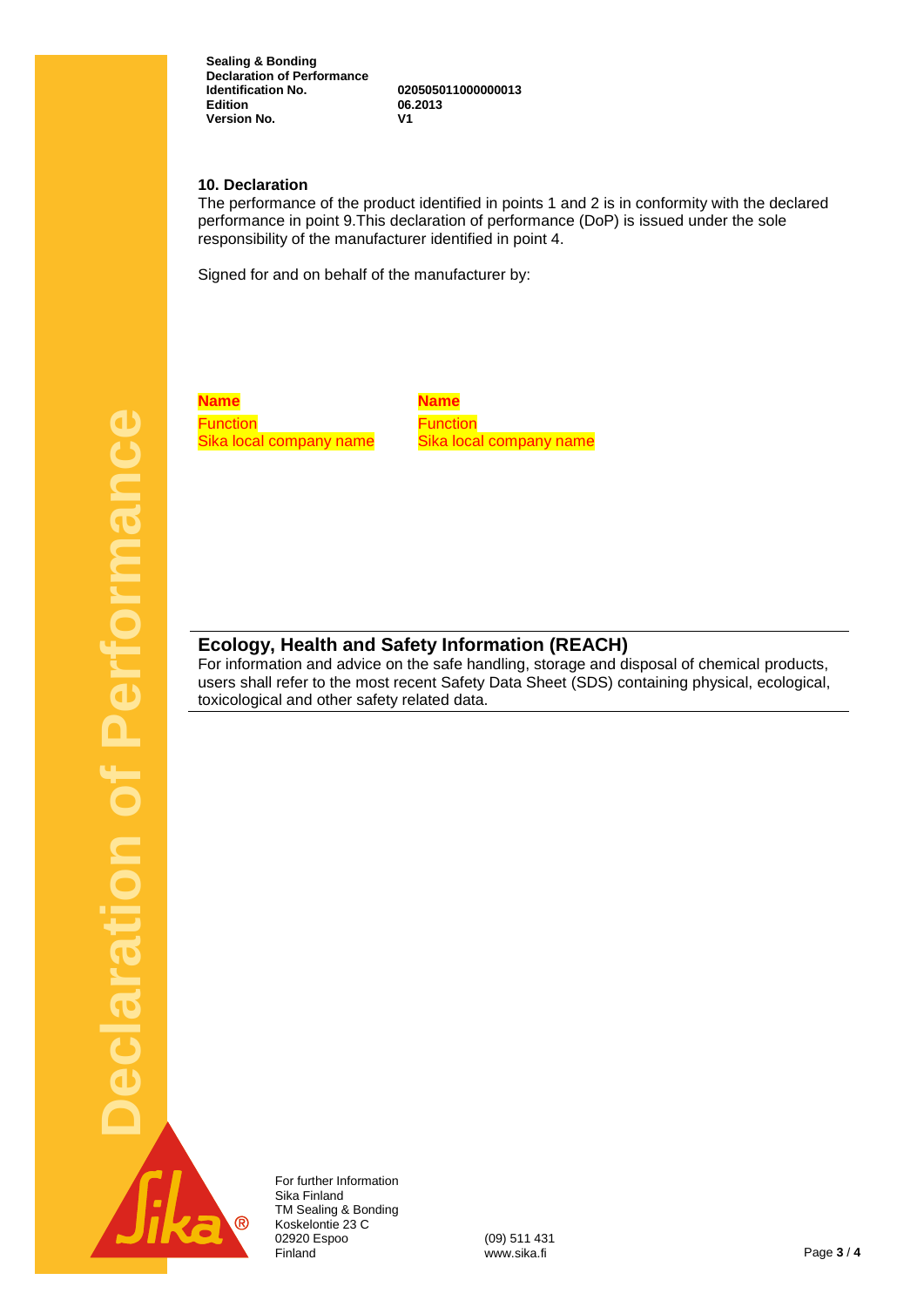**Sealing & Bonding Declaration of Performance Identification No. 020505011000000013 Version No.** 

**Edition 06.2013**

 $\in \epsilon$ 1213 1003, 1009

### 13

02 05 05 01 100 00000 13

#### EN 15651-4:2012

#### Sealant for movement joints in floors for interior and exterior application (intended for use in cold climates) PW EXT-INT CC

Conditioning: Method B Substrate: Mortar M1, Sika<sup>®</sup> Primer-3 N

| <b>Essential characteristics</b>                                                             | <b>Performance</b>                |
|----------------------------------------------------------------------------------------------|-----------------------------------|
| Reaction to fire                                                                             | Class E                           |
| Release of chemicals dangerous to the<br>environment and health                              | <b>NPD</b>                        |
| Water tightness and air tightness                                                            |                                   |
| • Tensile properties at maintained extension                                                 | NF                                |
| • Loss of volume                                                                             | $\leq 10 \%$                      |
| • Tear resistance                                                                            | <b>NF</b>                         |
| • Adhesion/cohesion properties at maintained<br>extension after 28 days water immersion      | NF, change of secant modulus <50% |
| • Adhesion/cohesion properties at maintained<br>extension after 28 days salt water immersion | NF, change of secant modulus <50% |
| • Tensile properties at maintained extension at<br>$-30^{\circ}$ C                           | NF                                |
| Durability                                                                                   | pass                              |

#### **Legal note:**

This information is given in good faith based on Sika's current knowledge and experience of the products when properly stored, handled and applied under normal conditions in accordance with Sika's recommendations. In practice, the differences in materials, substrates and actual site conditions are such that no warranty in respect of merchantability or of fitness for a particular purpose, nor any liability arising out of any legal relationship whatsoever, can be inferred either from this information, or from any written recommendations, or from any other advice offered. The user of the product must test the product's suitability for the intended application and purpose. Sika reserves the right to change the properties of its products. The proprietary rights of third parties must be observed. All orders are accepted subject to our current terms of sale and delivery. Users must always refer to the most recent issue of the local Product Data Sheet for the product concerned, copies of which will be supplied on request.



claration of Performance

For further Information Sika Finland TM Sealing & Bonding Koskelontie 23 C 02920 Espoo (09) 511 431<br>Einland www.sika.fi Finland www.sika.fi Page **4** / **4**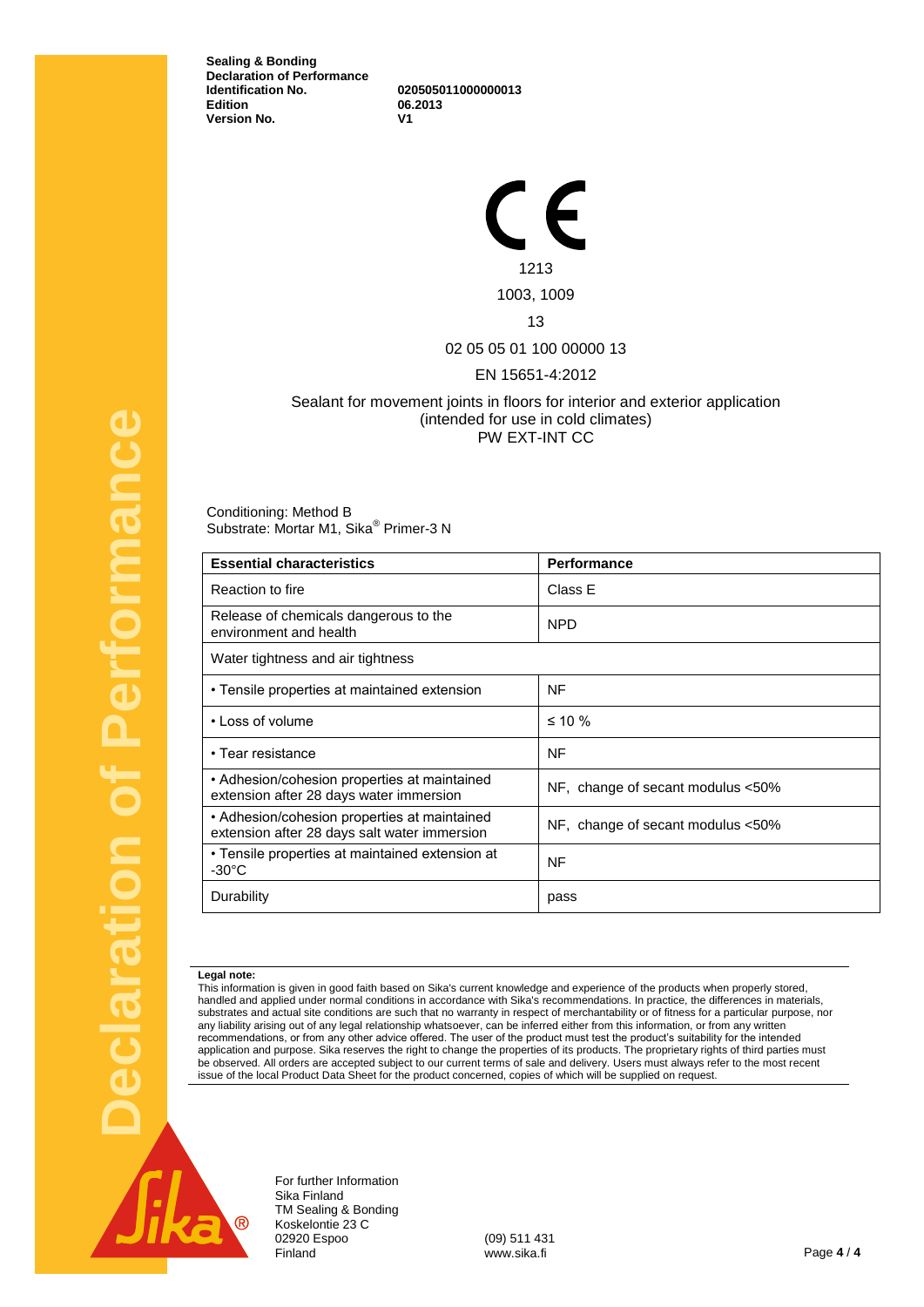$C<sub>f</sub>$ 

**EN 15651-4:2012 13 1213**

 $\overline{\mathbb{L}}$ 

# **SUORITUSTASOILMOITUS**

## **Sikaflex® PRO-3**

**02 05 05 01 100 00000 13 1003, 1009**

|                                                | EN 15651-4:2012, Type PW EXT-INT CC<br>Sikaflex <sup>®</sup> PRO-3 |
|------------------------------------------------|--------------------------------------------------------------------|
| 1. Tuotetyypin yksilöllinen tunniste:          |                                                                    |
| 2. Tyyppi-, erä- tai sarjanumero tai muu       | <b>Katso pakkaus</b>                                               |
| merkintä, jonka ansiosta rakennustuotteet      |                                                                    |
| voidaan tunnistaa, kuten 11 artiklan 4         |                                                                    |
| kohdassa edellytetään                          |                                                                    |
| 3. Valmistajan ennakoima, sovellettavan        |                                                                    |
| yhdenmukaistetun teknisen eritelmän            | Tiivistysmassa lattioiden                                          |
| mukainen rakennustuotteen aiottu               | liikuntasaumoihin sisä- ja ulkokohteisiin                          |
| käyttötarkoitus tai -tarkoitukset:             | (kylmäkestävyys testattu)                                          |
|                                                | Sikaflex <sup>®</sup>                                              |
| 4. Valmistajan nimi, rekisteröity kauppanimi   |                                                                    |
| tai tavaramerkki sekä osoite, josta            | Sika Services AG,<br><b>Tüffenwies 16</b>                          |
| valmistajaan saa yhteyden, kuten 11 artiklan   | CH-8048 Zürich, Switzerland                                        |
| 5 kohdassa edellytetään:                       | tai                                                                |
|                                                | <b>Sika Deutschland GmbH</b>                                       |
|                                                | Kornwestheimerstraße 103-107                                       |
|                                                | D - 70439 Stuttgart                                                |
|                                                | Germany                                                            |
| 5. Mahdollisen valtuutetun edustajan, jonka    |                                                                    |
| toimeksiantoon kuuluvat 12 artiklan 2          | Ei oleellinen                                                      |
| kohdassa eritellyt tehtävät, nimi sekä osoite, |                                                                    |
| josta tähän saa yhteyden                       |                                                                    |
| 6. Rakennustuotteen suoritustason              | Järjestelmä 3 tyyppitestaus                                        |
| pysyvyyden arviointi- ja                       |                                                                    |
| varmennusjärjestelmä(t) liitteen V mukaisesti: | Järjestelmä 3 palokäyttäytyminen                                   |
| 7. Kun kyse on yhdenmukaistetun standardin     | Laadunvalvonnan sertifiointilaitos SKZ Tecona                      |
| piiriin kuuluvan rakennustuotteen              | GmbH, tunnistenumero 1213, on suorittanut                          |
| suoritustasoilmoituksesta:                     | tyyppitestauksen ja palokäyttäytymisen ja                          |
|                                                | antanut siitä testiraportin ja luokitusraportin.                   |
| 8. Notified body (ETA):                        | ei oleellinen                                                      |
| Kun kyse on suoritustasoilmoituksesta, joka    |                                                                    |
| koskee rakennustuotta, josta on annettu        |                                                                    |
| eurooppalainen tekninen arviointi.             |                                                                    |

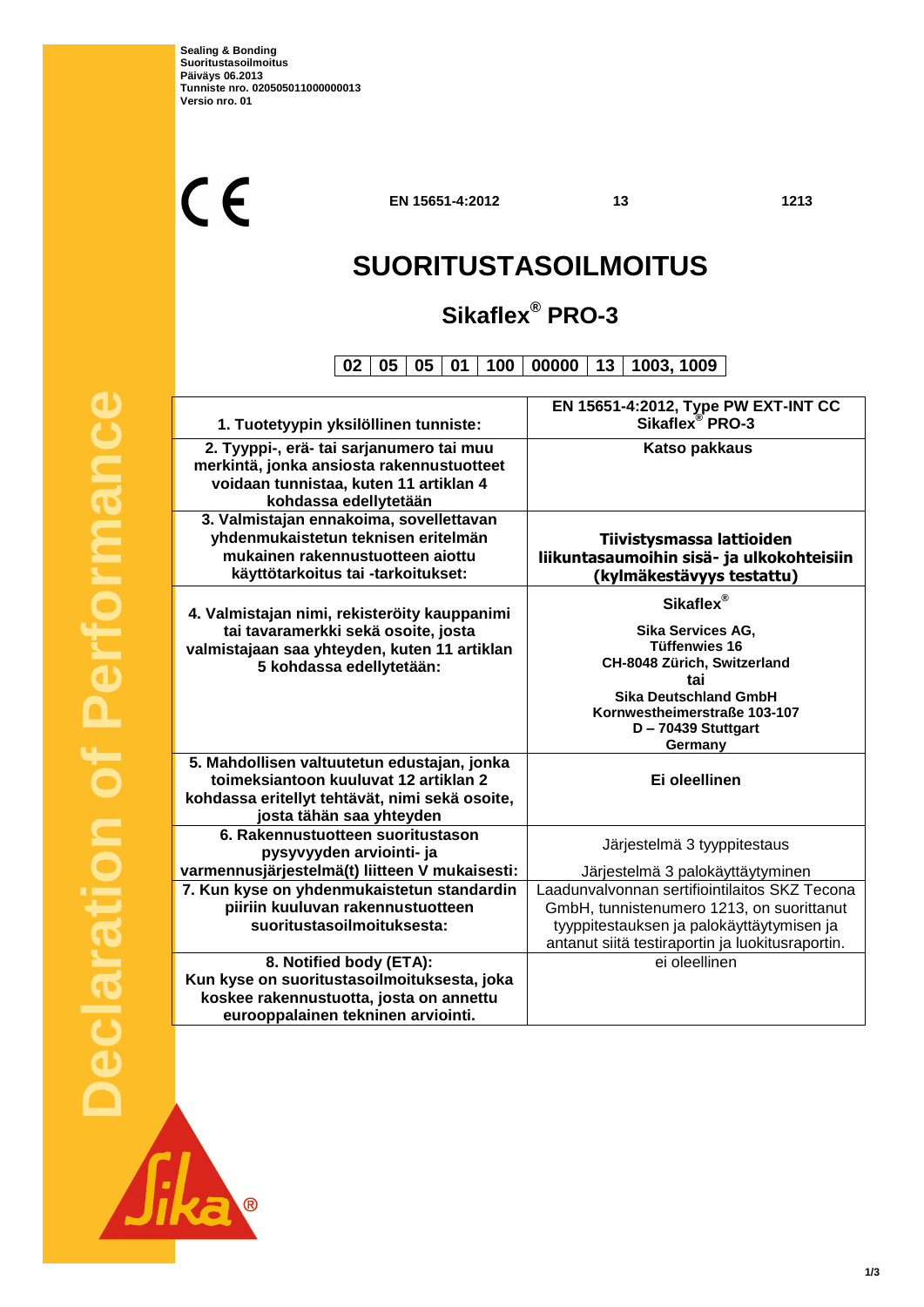**Sealing & Bonding Suoritustasoilmoitus Päiväys 06.2013 Tunniste nro. 020505011000000013 Versio nro. 01**

### **9. Ilmoitetut suoritustasot**

**Olosuhde: menetelmä B Alusta: Laasti M1, Sika® Primer – 3N**

| Perusominaisuudet                                                                                | Suoritustaso                          | Harmonisoitu tekninen<br>spesifikaatio |
|--------------------------------------------------------------------------------------------------|---------------------------------------|----------------------------------------|
| Paloluokka:                                                                                      | Luokka E                              |                                        |
| <b>Vaaralliset ainet</b>                                                                         | <b>NDP</b>                            |                                        |
| Veden ja ilman tiiveys                                                                           |                                       |                                        |
| Jännitys tietyllä venymällä                                                                      | <b>NF</b>                             |                                        |
| <b>Tilavuuden muutos</b>                                                                         | $≤ 10 \%$                             |                                        |
| <b>Repäisylujuus</b>                                                                             | <b>NF</b>                             |                                        |
| Adheesio/koheesio<br>ominaisuudet<br>venytysrasituksessa 28 vrk<br>kuluttua vesiupotuksessa      | NF,<br>sekanttimoduulin muutos < 50 % | EN 15651-1:2012                        |
| Adheesio/koheesio<br>ominaisuudet<br>venytysrasituksessa 28 vrk<br>kuluttua suolavesiupotuksessa | NF.<br>sekanttimoduulin muutos < 50 % |                                        |
| Vetolujuuden määritys<br>liikkumattomassa saumassa<br>kylmissä olosuhteissa(-30°C)               | <b>NF</b>                             |                                        |
| Kestävyys                                                                                        | läpäisee                              |                                        |

Jika B

 **Lisätietoja: Oy Sika Finland Ab Koskelontie 23 C Telefax +358 9 511 43300 FI-02921 Espoo www.sika.fi**

**PL 49 Puhelin: +358 9 544 431**